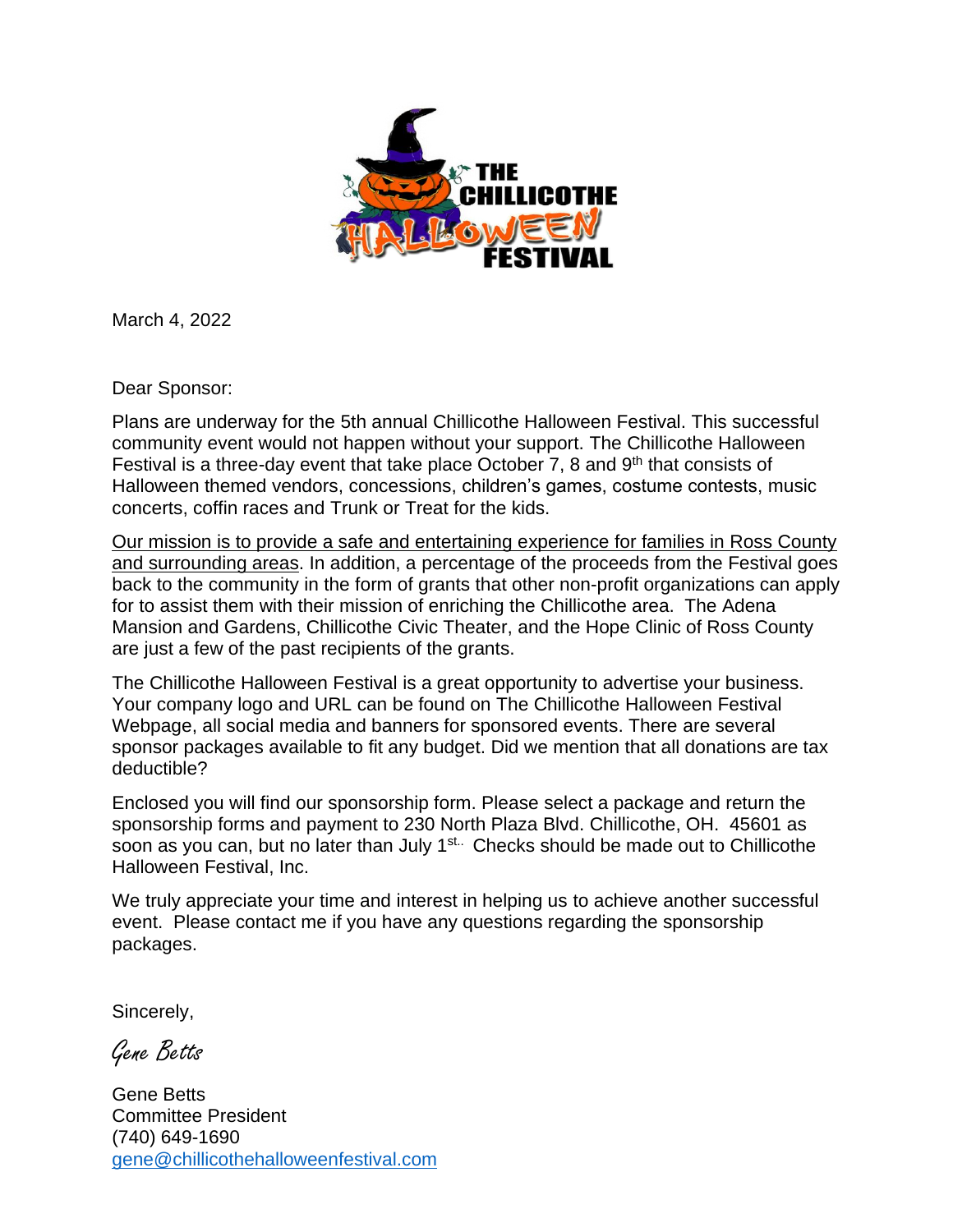

# 2022 Sponsorship Packages

### Platinum Sponsor- \$1000+

| <b>Business name and URL on Festival</b> | Business logo on all printed materials for  |
|------------------------------------------|---------------------------------------------|
| webpage and all social media             | <b>Festival</b>                             |
| On-site sponsorship signage at           | Option for 10x10 vendor space during        |
| information booth                        | <b>Festival</b>                             |
| Main stage banner display and daily      | Sponsorship for ALL special events (coffin  |
| announcements for ALL events and shows   | races, costume contest, Trunk or Treat, and |
|                                          | decorations for festival and entertainment) |

#### Gold Sponsor- \$800

| <b>Business name and URL on Festival</b><br>webpage and all social media            | <b>Business logo on all printed materials for</b><br>Ø<br><b>Festival</b> |
|-------------------------------------------------------------------------------------|---------------------------------------------------------------------------|
| <b>O</b> On-site sponsorship signage at<br>information booth                        | Option for 10x10 vendor space during<br><b>Festival</b>                   |
| Main stage daily announcements and<br>banner displayed at 2 entertainment<br>events | Sponsorship for 2 special events (coffin<br>races and costume contest)    |

### Silver Sponsor- \$500

| <b>Business name and URL on Festival</b> | <b>Business logo on all printed materials for</b><br>$\bullet$ |
|------------------------------------------|----------------------------------------------------------------|
| webpage and all social media             | <b>Festival</b>                                                |
| On-site sponsorship signage at           | Option for 10x10 vendor space during                           |
| information booth                        | <b>Festival</b>                                                |
| Main stage daily announcements and       | Sponsorship for 1 special events (costume                      |
| banner displayed at 1 entertainment      | contest or Trunk or Treat)                                     |
| event                                    |                                                                |

### Bronze Sponsor- \$400

| <b>Business name and URL on Festival</b> | <b>Business logo on all printed materials for</b> |
|------------------------------------------|---------------------------------------------------|
| webpage and all social media             | <b>Festival</b>                                   |
| <b>O</b> On-site sponsorship signage at  | Option for 10x10 vendor space during              |
| information booth                        | <b>Festival</b>                                   |

### Festival Friend \$250 (Choice of 1 event sponsorship)

| <b>Business signage for sponsored event</b> | <b>Business logo on printed materials</b> |
|---------------------------------------------|-------------------------------------------|
| Costume Contest sponsor                     | Coffin Races Sponsor                      |
| <b>Decorations or Entertainment</b>         | <b>Trunk or Treat Sponsor</b>             |